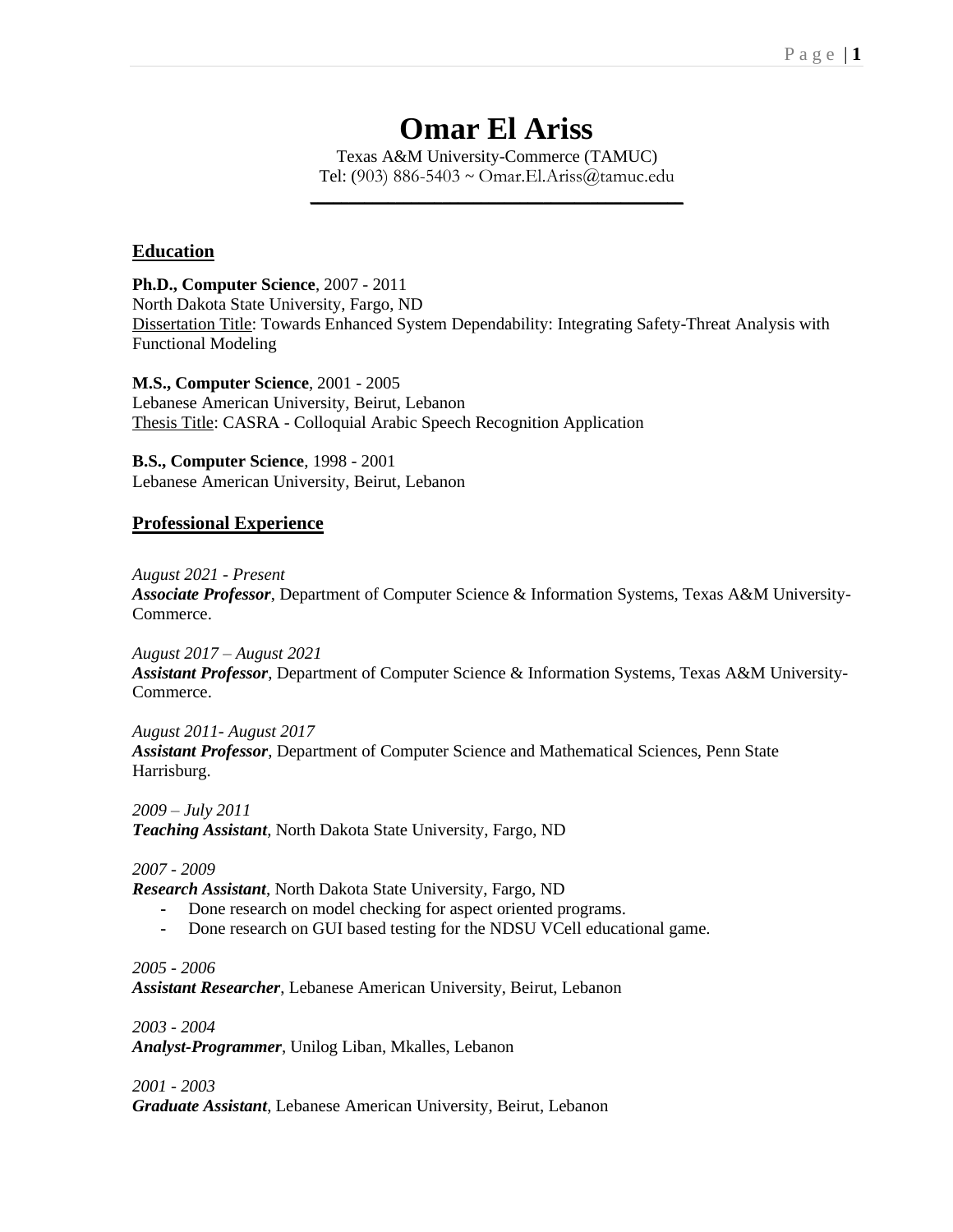## **Teaching Experience**

Taught the following courses at Texas A&M - Commerce:

- **-** COSC 1436 (Introduction to Computer Science & Programming)
- **-** COSC 1437 (Programming Fundamentals II)
- **-** COSC 2336 (Data Structures and Algorithms)
- **-** CSCI 303 (Technical Communication for Computer Professionals)
- **-** CSCI 352 (Digital Forensics)
- **-** CSCI 359 (Systems Analysis & Design)
- **-** CSCI 440 (Applied Software Project Development)
- **-** CSCI 530 (Operating Systems)
- **-** CSCI 538 (Artificial Intelligence)
- **-** CSCI 548 (Software Testing)
- **-** CSCI 554 (Digital Forensics)
- **-** CSCI 595 (Research Literature & Techniques)

Taught the following courses at Penn State Harrisburg:

- **-** CMPSC 121 (Introduction to Programming Techniques)
- **-** CMPSC 122 (Intermediate Programming)
- **-** CMPSC 221 (Object Oriented Programming with Web-Based Applications)
- **-** CMPSC 460 (Principles of Programming Languages)
- **-** CMPSC 470 (Compiler Construction)
- **-** CMPSC 497 (Software Testing)
- **-** CMPSC 497 (Natural Language Processing)
- **-** COMP 511 (Design and Analysis of Algorithms)
- **-** COMP 516 (Advanced Programming Languages)
- **-** COMP 594 (Master's Studies class)
- **-** COMP 597 (Digital Forensics)
- **-** COMP 597 (Software Testing)
- **-** COMP 597 (Natural Language Processing)

## **Publications**

#### *Journal Articles*

- 1. Weifeng Xu, Dianxiang Xu, Abdulrahman Alatawi, Omar El Ariss, and Yunkai Liu. Statistical Unigram Analysis for Source Code Repository. *International Journal of Semantic Computing*, vol. 12, no. 2, pp. 237–260, 2018.
- 2. Issam Abu-Mahfouz, Omar El Ariss, A. H. M. Esfakur Rahman, & Amit Banerjee. Surface Roughness Prediction as a Classification Problem Using Support Vector Machine. *International Journal of Advanced Manufacturing Technology (JAMT), Springer, vol. 92, no. 1, pp. 803–815, Sep. 2017.*
- 3. Omar El Ariss, Steve Bou ghosn, & Weifeng Xu. Testing Software Using Swarm Intelligence: A Bee Colony Optimization Approach. *EAI Endorsed Transactions on Collaborative Computing, 2*  (8), 2016.
- 4. Weifeng Xu, Tao Ding, Dianxiang Xu, & Omar El Ariss. Mining Decision Trees as Test Oracles for Java Bytecode. *International Journal of Computers and Their Applications (ISCA), 23*(3), 141-159, 2016.
- 5. Dianxiang Xu, Omar El Ariss, Weifeng Xu, & Linzhang Wang, Testing Aspect-Oriented Programs with Finite State Machines, Journal of Software Testing, Verification and Reliability, *22*, 267-293, 2012.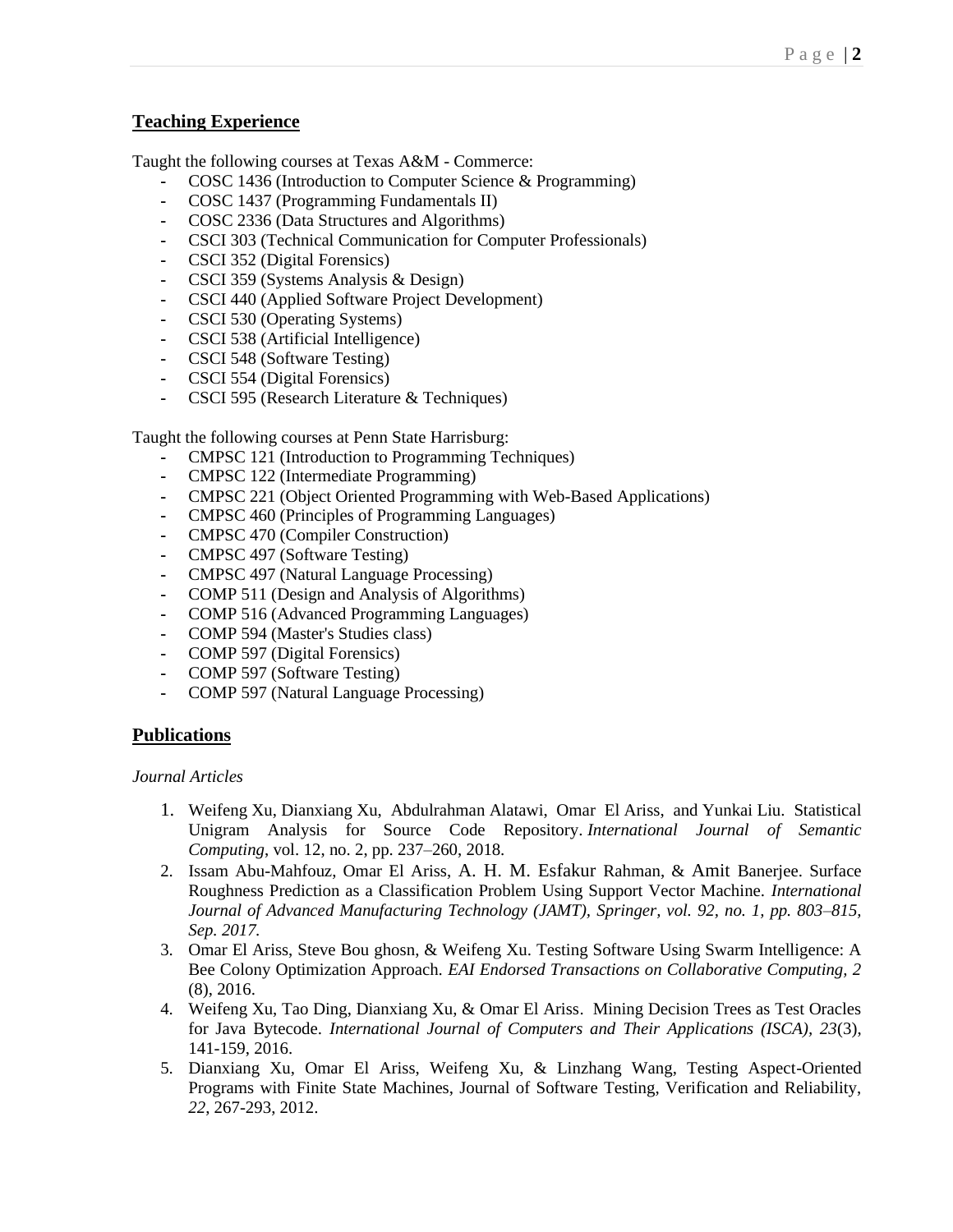- 6. Bouchaib Falah, Kenneth Magel, & Omar El Ariss, A Complexity Based Regression Test Selection Strategy, Computer Science & Engineering: An International Journal (CSEIJ), 2012.
- 7. Omar El Ariss, Dianxiang Xu, Secure System Modeling: Integrating Security Attacks with Statecharts, International Journal of Software and Informatics, Special issue on Software Modeling and Meta-Modeling. 6(2): 271-306, 2012.
- 8. Omar El Ariss, Dianxiang Xu, W. Eric Wong, Integrating Safety Analysis with Functional Modeling, IEEE Transactions on Systems, Man, and Cybernetics, IEEE Transactions on Systems, Man, and Cybernetics - Part A: Systems and Humans, vol. 41, no. 4, pp. 610-624, July 2011.
- 9. Dianxiang Xu, Omar El Ariss, Weifeng Xu, Linzhang Wang, Aspect-Oriented Modeling and Verification with Finite State Machines, Journal of Computer Science and Technology, 24(5): 949-961, Sept. 2009.
- 10. Ramzi Haraty and Omar El Ariss, CASRA+: A Colloquial Arabic Speech Recognition Application. American Journal of Applied Sciences. ISSN: 1546-9239. 2006.

#### *Book Chapters*

• Omar El Ariss, Dianxiang Xu, System Modeling with UML State Machines, Handbook of Finite State Based Models and Applications, Jiacun Wang (Editor), (pp. 371-386). Boca Raton, FL: Chapman & Hall, 2013.

### *Conference Papers*

- 1. Loai Alnemer, Bayan Alammouri, Jamal Alsakran, Omar El Ariss, Enhanced Classification of Sentiment Analysis of Arabic Reviews, Lecture Notes in Computer Science: Advances in Internet, Data and Web Technologies, Cham, 2019, pp. 210–220.
- 2. Eduardo Luna, Omar El Ariss, Edroid: A Mutation tool for Android Apps. *Proc. of the IEEE 6th International Conference on Software Engineering Research and Innovation* (CONISOFT), 2018, pp. 99–108.
- 3. Omar El Ariss, Loai Alnemer, Morphology based Arabic Sentiment Analysis of Book Reviews. Lecture Notes in Computer Science (*Proc. of the 18th International Conference on Intelligent Text Processing and Computational Linguistics)*, 2017, Budapest, Hungary, pp. 115–128.
- 4. Weifeng Xu, Dianxiang Xu, Omar El Ariss, Yunkai Liu & Abdulrahman Alatawi, Statistical Unigram Analysis for Source Code Repository, *Proc. of the Third IEEE International Conference on Multimedia Big Data (BigMM'2017)*. April 2017, Laguna Hills, California, USA.
- 5. Weifeng Xu, Omar El Ariss & Yunkai Liu, An Empirical Study of Control Flow Graphs for Unit Testing. *Proc. of the 14th International Conference on Information Technology: New Generations (ITNG 2017).* April 2017, Las Vegas, Nevada.
- 6. Sathyanarayanan Subramanian, Thomas Singleton, & Omar El Ariss, Class Coverage GUI Testing for Android Applications. *Proc. of the 2016 International Conference on System Reliability and Science,* November 2016, Paris, France.
- 7. Saket Kumar, Omar El Ariss, Word Sense Disambiguation Using Swarm Intelligence: A Bee Colony Optimization Approach. Lecture Notes in Computer Science (*Computational Linguistics and Intelligent Text Processing*. CICLing) 2016, vol 9623, pp 479-495.
- 8. Omar El Ariss, Steve Bou ghosn, Weifeng Xu, Testing Software Using Swarm Intelligence: A Bee Colony Optimization Approach, *Proc. of the 9th EAI International Conference on Bioinspired Information and Communications Technologies*, Dec. 3–5, 2015, New York City, USA.
- 9. Weifeng Xu, Omar El Ariss, A JVM-based Testing Harness for Improving Component Testability. *Proc. of the 27th International Conference on Software Engineering and Knowledge Engineering (SEKE 2015)*: June 2015, Pittsburgh, USA.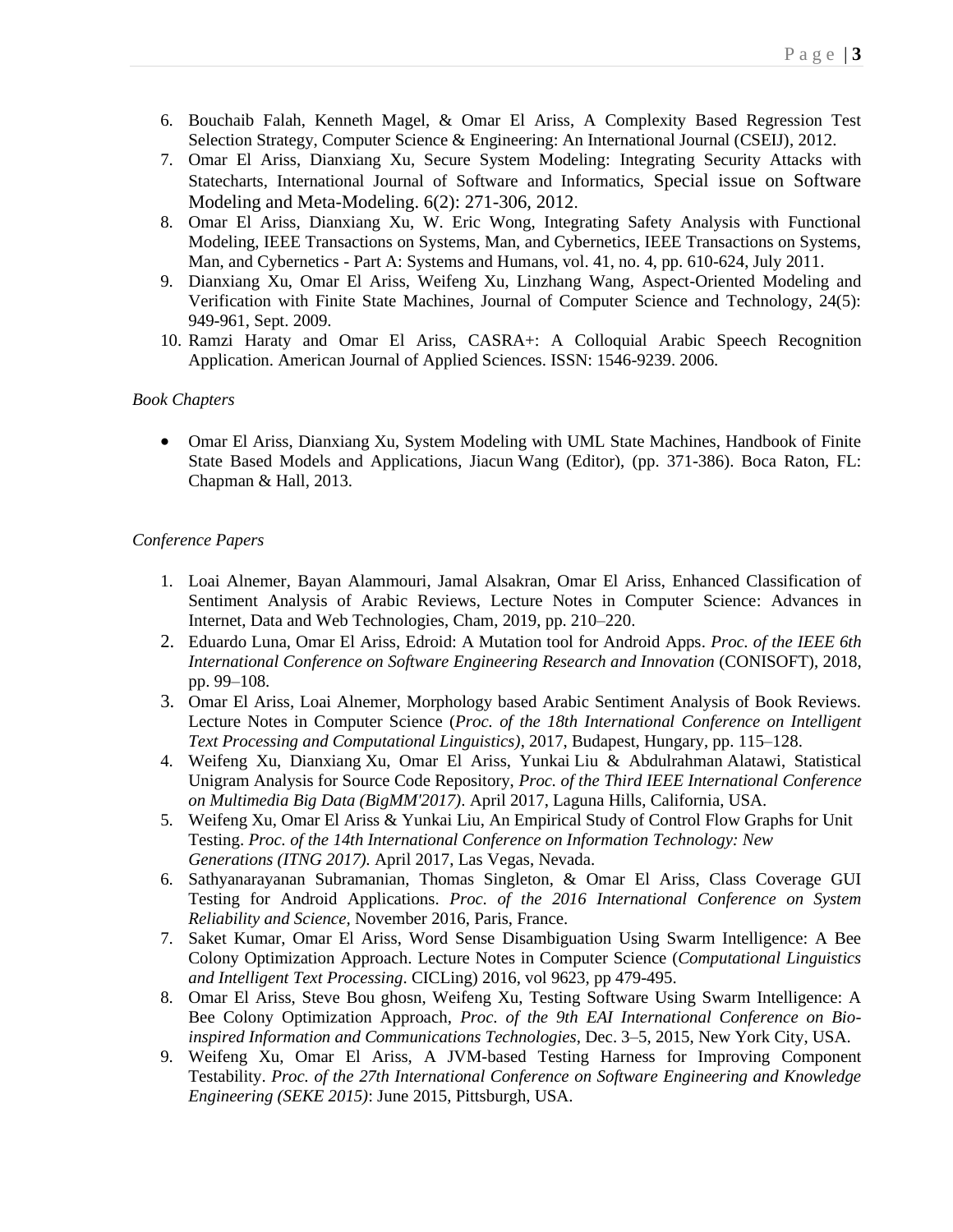- 10. Omar El Ariss, Dianxiang Xu, Jianfei Wu, Towards an Enhanced Design Level Security: Integrating Attack Trees with Statecharts, *Proc. of the 5th International Conference on Secure Software Integration and Reliability Improvement (SSIRI 2011)*, June 27-29, 2011, Korea.
- 11. Omar El Ariss and Dianxiang Xu, Modeling Security Attacks with Statecharts, *Proc. of the 2nd International ACM Sigsoft Symposium on Architecting Critical Systems (ISARCS 2011)*, June 20- 24, 2011, Boulder, USA.
- 12. Omar El Ariss, Dianxiang Xu, Santosh Dandey, Brad Vender, Phil McClean, and Brian Slator, A Systematic Capture and Replay Strategy for Testing Complex GUI based Java Applications, *Proc. of the 7th International Conference on Information Technology: New Generations (ITNG'10)*, April 2010, Las Vegas, USA.
- 13. Jianfei Wu, Anne Denton, Omar El Ariss, and Dianxiang Xu, Mining for Core Patterns in Stock Market Data, Proc. of the 3<sup>rd</sup> International Workshop Mining Multiple Information Sources *(MMIS'09)*, In conjunction with ICDM 2009, December 2009, Miami, USA.
- 14. Omar El Ariss, Dianxiang Xu, W. Eric Wong, Yuting Chen, Yann-Hang Lee: A Systematic Approach for Integrating Fault Trees into System Statecharts. *Proc. of the 32nd IEEE International Computers, Software, and Applications Conference (COMPSAC)*. 120-123, 2008.
- 15. Ramzi Haraty and Omar El Ariss, Lebanese Colloquial Arabic Speech Recognition. *Proc. of the ISCA 18th International Conference on Computer Applications in Industry and Engineering (CAINE-2005)*. November 2005, Hawaii, USA.
- 16. Ramzi Haraty, Omar El Ariss and Peter Atallah, MLS/ERD: A Tool for Building Multilevel Secure Entity Relationship Diagrams. *Proc. of the International Conference on Research Trends in Science and Technology*. March 2002, Beirut, Lebanon.

## **Grants & Awards**

- **-** TAMUC Presidential GAR Initiative, "Creating a Fine-grained Hate Speech corpora on Religious and Race-related Hate Speech", (Principal Investigator), August 2021 - May 2021.
- **-** National Science Foundation (NSF) Improving Undergraduate STEM Education: Education and Human Resources (IUSE: EHR), "Multilingual Computational Thinking: Teaching Introductory Programming Classes Through Low-Level and High-Level Programming Languages", (Principal Investigator), \$300,000, September 2020 - August 2023.
- **-** TAMUC Presidential GAR Initiative, "Introducing Software Testing to Novice Programmers Through the Use of an Educational Game", (Principal Investigator), \$22,340, August 2019 - August 2020.
- **-** Penn State Research Council Grant, "Model Checking for Functional and Threat Behavior of Software", (Principal Investigator), \$7,320, June 2012 - May 2013.
- **-** ND NASA EPSCoR Graduate Student Research award, "Automated Generation of Safety Tests", (Advisor: Dianxiang Xu) \$9,160, Nov. 2007 - August 2008.

## **Professional Activities & Services**

#### *Co-Editor:*

o Guest co-editor for the special topic issue on "Advances in Petri Nets for Software Engineering & Knowledge Engineering", International Journal of Software Engineering and Knowledge Engineering (IJSEKE), 2012.

#### *Referee*

- o IEEE Transactions on Systems, Man, and Cybernetics Part A: Systems and Humans
- o IEEE Transactions on Systems, Man, and Cybernetics Part C (Applications and Reviews)